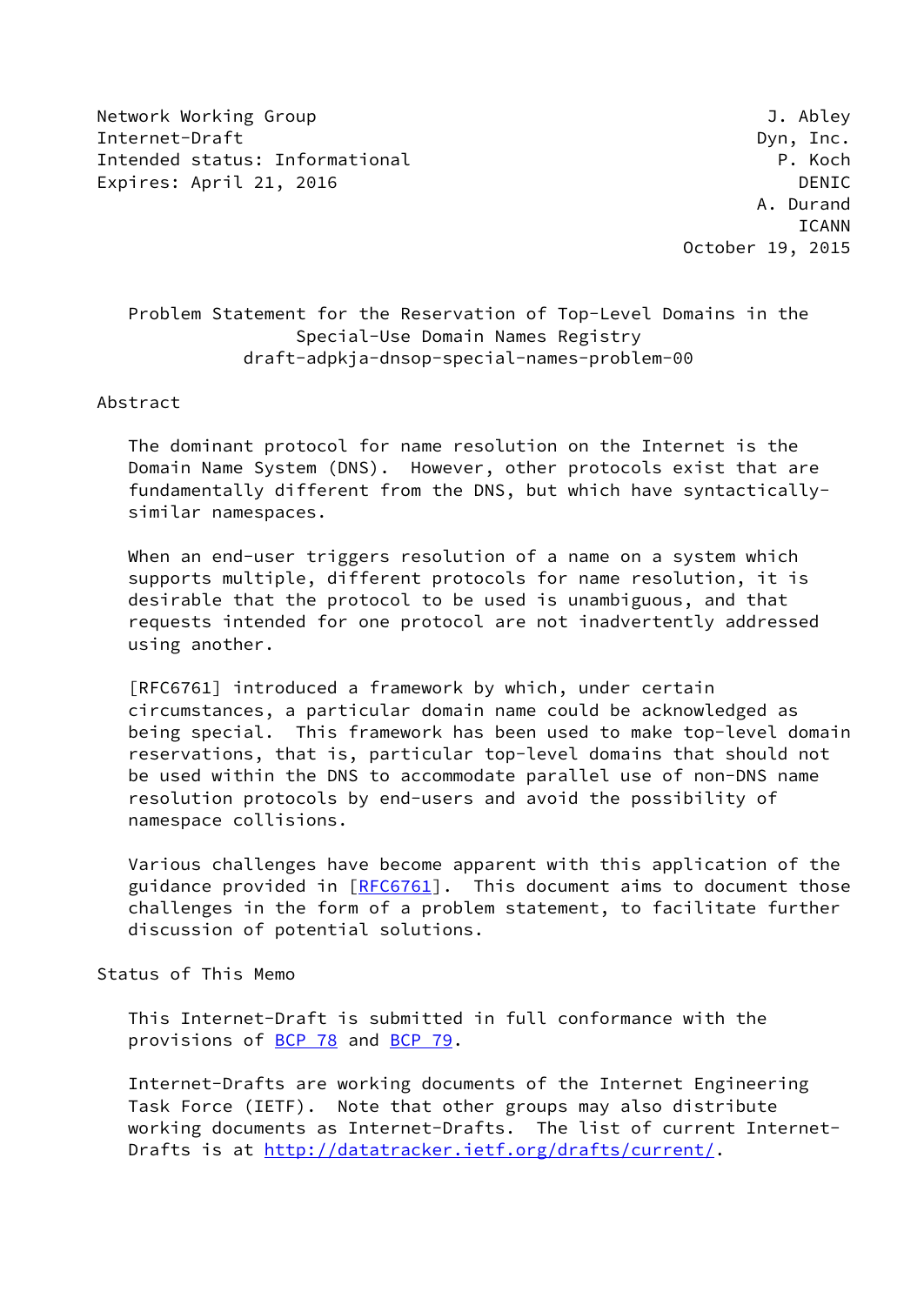Internet-Draft Top-Level/Special-Use Domain Names October 2015

 Internet-Drafts are draft documents valid for a maximum of six months and may be updated, replaced, or obsoleted by other documents at any time. It is inappropriate to use Internet-Drafts as reference material or to cite them other than as "work in progress."

This Internet-Draft will expire on April 21, 2016.

Copyright Notice

 Copyright (c) 2015 IETF Trust and the persons identified as the document authors. All rights reserved.

This document is subject to [BCP 78](https://datatracker.ietf.org/doc/pdf/bcp78) and the IETF Trust's Legal Provisions Relating to IETF Documents [\(http://trustee.ietf.org/license-info](http://trustee.ietf.org/license-info)) in effect on the date of publication of this document. Please review these documents carefully, as they describe your rights and restrictions with respect to this document. Code Components extracted from this document must include Simplified BSD License text as described in Section 4.e of the Trust Legal Provisions and are provided without warranty as described in the Simplified BSD License.

Table of Contents

|     |                                                     |                        |  |  |  |  |  |  |  |  |  |  | $\overline{3}$  |
|-----|-----------------------------------------------------|------------------------|--|--|--|--|--|--|--|--|--|--|-----------------|
| 2.  |                                                     |                        |  |  |  |  |  |  |  |  |  |  | $\overline{3}$  |
| 3.  |                                                     |                        |  |  |  |  |  |  |  |  |  |  | $\overline{4}$  |
| 4.  | Architectural considerations                        |                        |  |  |  |  |  |  |  |  |  |  | $\overline{5}$  |
| 5.  | Technical considerations                            |                        |  |  |  |  |  |  |  |  |  |  | $\underline{6}$ |
| 6.  | Organizational considerations                       |                        |  |  |  |  |  |  |  |  |  |  | $\mathbf{I}$    |
|     | 6.1. Non-exhaustive list of external organizational |                        |  |  |  |  |  |  |  |  |  |  |                 |
|     |                                                     |                        |  |  |  |  |  |  |  |  |  |  | $\mathbf I$     |
|     | 6.2. IETF Internal considerations                   |                        |  |  |  |  |  |  |  |  |  |  | 8               |
|     |                                                     |                        |  |  |  |  |  |  |  |  |  |  | 8               |
|     | 6.2.2. Technical criteria                           |                        |  |  |  |  |  |  |  |  |  |  | 8               |
|     |                                                     |                        |  |  |  |  |  |  |  |  |  |  | 9               |
| 7.  |                                                     |                        |  |  |  |  |  |  |  |  |  |  | 9               |
| 8.  |                                                     |                        |  |  |  |  |  |  |  |  |  |  | 9               |
| 9.  |                                                     |                        |  |  |  |  |  |  |  |  |  |  | 10              |
| 10. |                                                     |                        |  |  |  |  |  |  |  |  |  |  | 10              |
|     | 10.1.                                               | Normative References   |  |  |  |  |  |  |  |  |  |  | 10              |
|     | 10.2.                                               | Informative References |  |  |  |  |  |  |  |  |  |  | 10              |
|     | Appendix A. Editorial Notes                         |                        |  |  |  |  |  |  |  |  |  |  | 11              |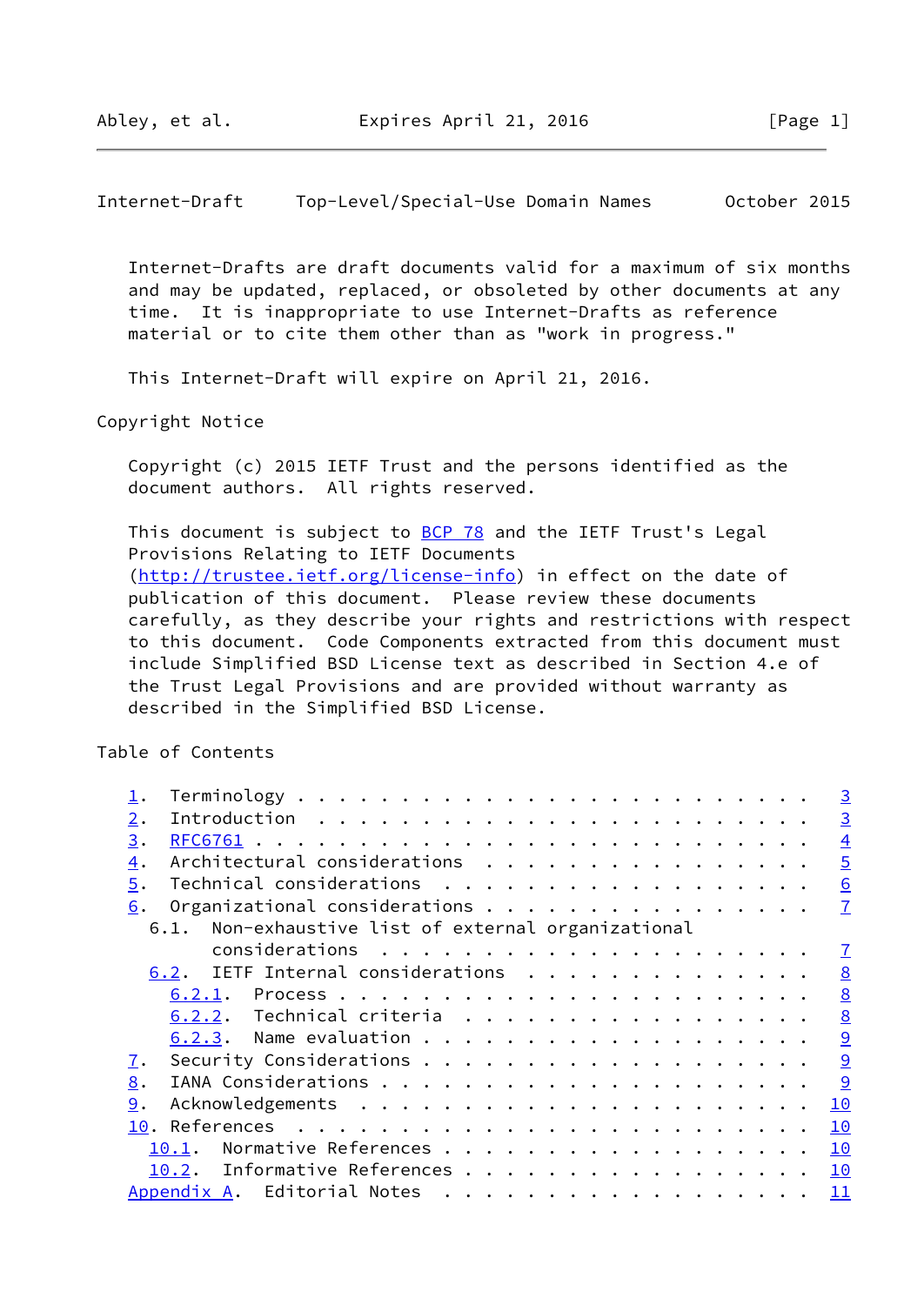| A.2. Pithy Quotes from History 11              |  |  |  |  |  |
|------------------------------------------------|--|--|--|--|--|
|                                                |  |  |  |  |  |
| A.3.1 draft-adpkja-special-names-problem-00 12 |  |  |  |  |  |
|                                                |  |  |  |  |  |

| Abley, et al. | Expires April 21, 2016 | [Page 2] |
|---------------|------------------------|----------|
|               |                        |          |

<span id="page-2-1"></span>

| Internet-Draft | Top-Level/Special-Use Domain Names |  | October 2015 |
|----------------|------------------------------------|--|--------------|
|----------------|------------------------------------|--|--------------|

### <span id="page-2-0"></span>[1](#page-2-0). Terminology

 Clear and unambiguous use of terminology is important for the clear formulation of any problem statement. The DNS protocol suffers from imprecise and overloaded terminology (e.g. see [\[I-D.ietf-dnsop-dns-terminology](#page-10-5)]) without confusing matters further with terms and concepts from other naming systems that are similar, but different.

 In the interests of clarity, the following terms used in this document are to be interpreted as follows:

 Aardvark (n): a medium-sized, burrowing, nocturnal mammal native to Africa; the only living species of the order Tubulidentata. See [<https://en.wikipedia.org/wiki/Aardvark](https://en.wikipedia.org/wiki/Aardvark)>. This is a placeholder.

 Registry (n): the Special-Use Domain Names Registry created by [[RFC6761\]](https://datatracker.ietf.org/doc/pdf/rfc6761) and published at <[https://www.iana.org/assignments/](https://www.iana.org/assignments/special-use-domain-names/special-use-domain-names.xhtml) [special-use-domain-names/special-use-domain-names.xhtml](https://www.iana.org/assignments/special-use-domain-names/special-use-domain-names.xhtml)>

 [This section to be completed following review and refinement of the rest of the text.]

<span id="page-2-2"></span>[2](#page-2-2). Introduction

 In recent years, using the last label of a domain name (aka TLD) as switch to indicate how to treat name resolution has been experimented using the framework of [\[RFC6761](https://datatracker.ietf.org/doc/pdf/rfc6761)]. Examples of such switches include: .example (don't resolve), .local (use mDNS), .onion (use tor), any TLD registered in IANA-maintained root-zone (use DNS).

 Such usage, which a few commenters have referred to as "protocol switching," is not limited to "protocol switch" in the strict sense of indicating specific protocols on the wire. It could indicate to switch to another name space (eg .onion), use a different protocol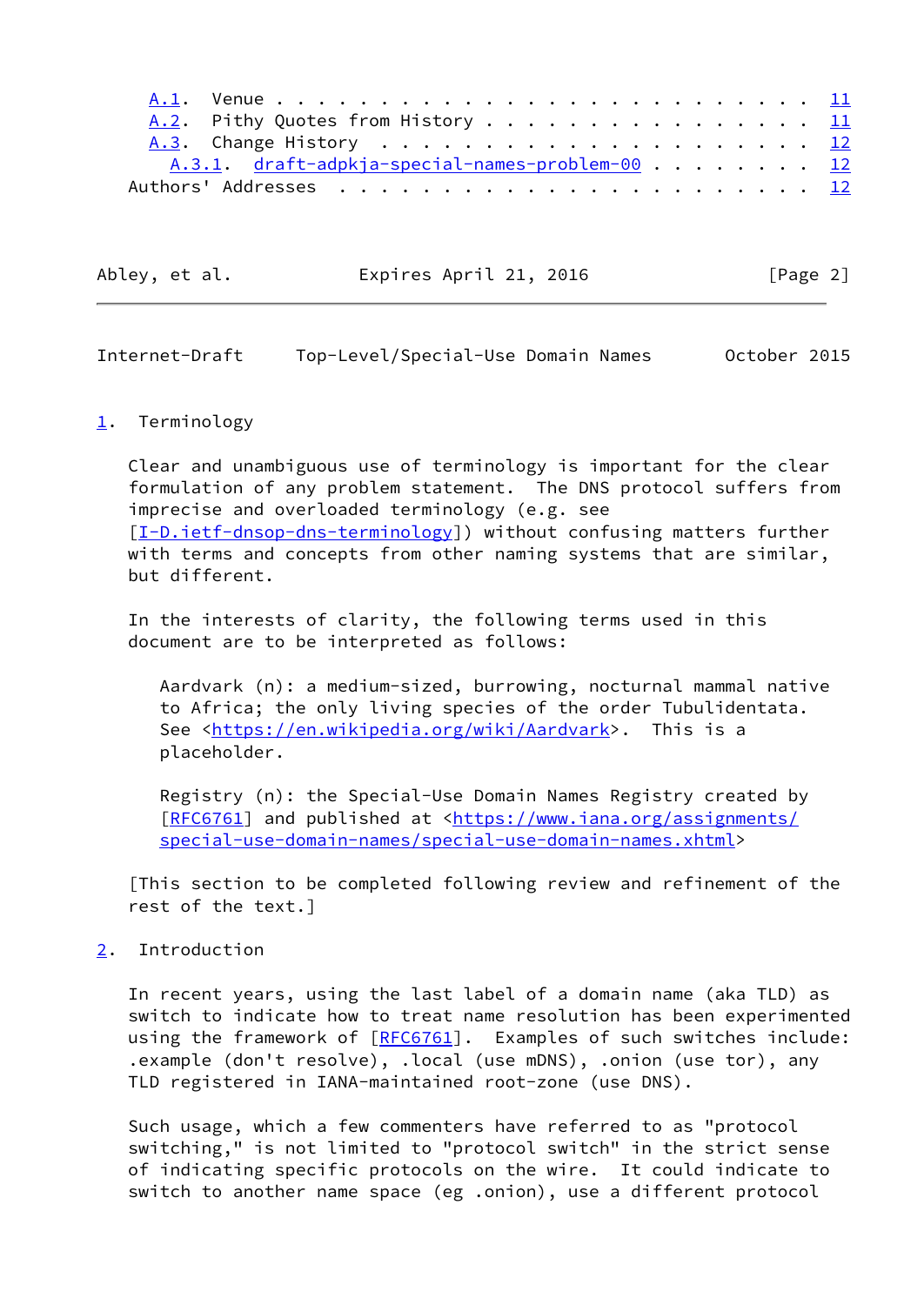(eg tor, or mdns), or indicate to use a local DNS scope by not using the DNS root for name resolution (eg .home in homenet) or something else altogether.

 This switch practice is not explicitly documented anywhere. Indeed, the full semantics of domain names isn't really documented anywhere either, although [Ed Lewis domain-names draft] is a current attempt to catalog the precedents.

 [RFC6761] defines ways to reserve domain names and is now used to augment the technical exemption made in  $[REC2860]$  (IETF-ICANN MoU):

| Abley, et al. | Expires April 21, 2016 | [Page 3] |
|---------------|------------------------|----------|
|---------------|------------------------|----------|

<span id="page-3-1"></span>Internet-Draft Top-Level/Special-Use Domain Names October 2015

 "Note that (a) assignments of domain names for technical uses (such as domain names for inverse DNS lookup), (b) assignments of specialized address blocks (such as multicast or anycast blocks), and (c) experimental assignments are not considered to be policy issues, and shall remain subject to the provisions of this [Section 4.](#page-4-0)"

 The discussions in the DNSOP WG and the IETF Last Call processes about the .onion registration in the Special Use Domain Names registry (1,200 messages) have made it apparent that clarity about if and how to treat this "protocol switching" practice would help a lot in deciding the merit of future similar applications. One possible outcome of the discussion would be to decline to recognize such usage of domain names in the architecture, another one is to formalize it and understand better the issues that come with it.

## <span id="page-3-0"></span>[3](#page-3-0). [RFC6761](https://datatracker.ietf.org/doc/pdf/rfc6761)

In [Section 5,](#page-6-0) [[RFC6761](https://datatracker.ietf.org/doc/pdf/rfc6761)] describes seven questions to be answered in order to provide clear guidance about how and why a particular domain name is special. These seven questions can be broadly categorized as follows:

- 1. impact on end-users;
- 2. impact on applications;
- 3. impact on name resolution APIs and libraries;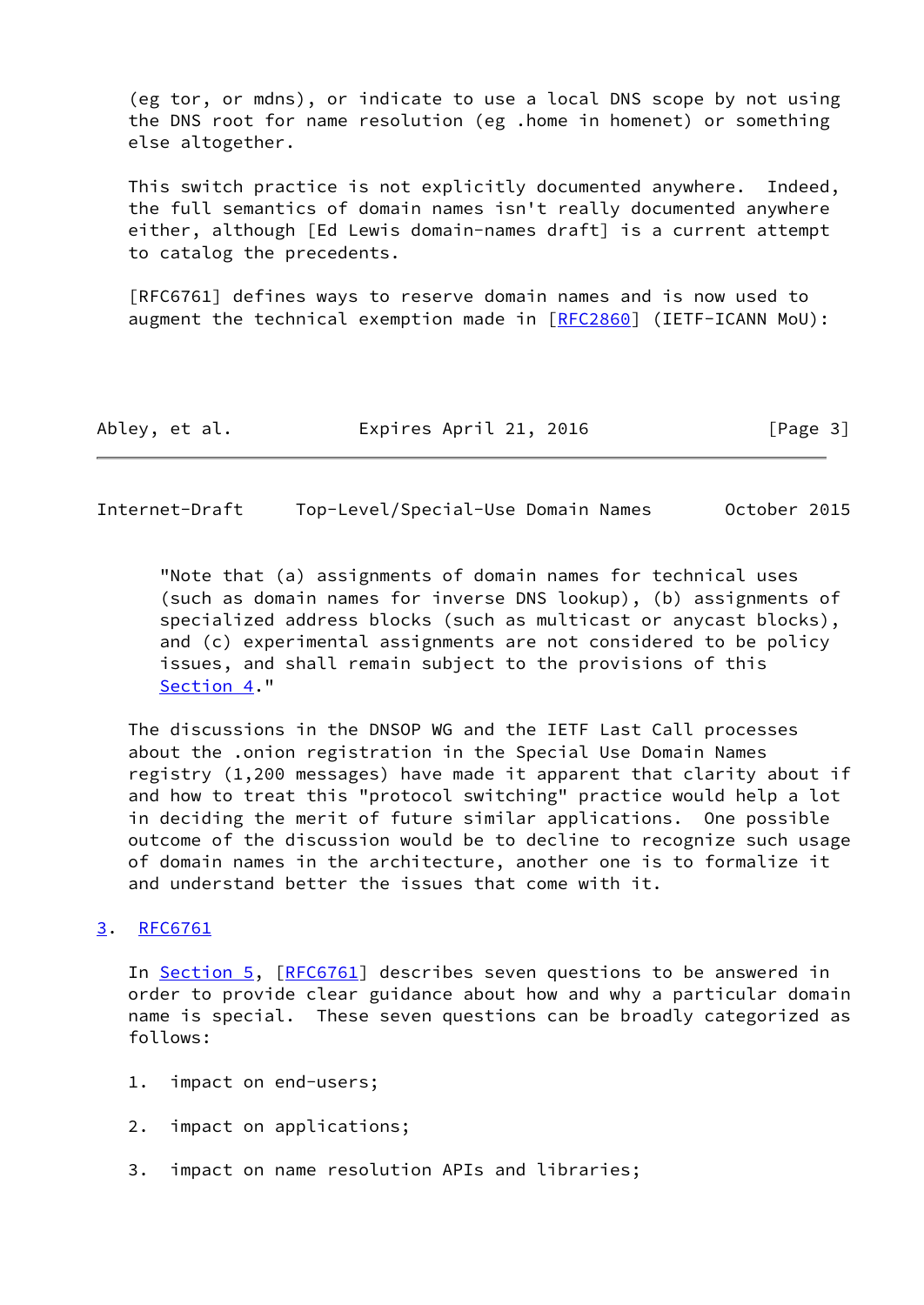- 4. impact on recursive resolvers;
- 5. impact on authoritative DNS servers;
- 6. impact on DNS server operators;
- 7. impact on DNS registries and registrars.

 Answers to these seven questions provide guidance to the corresponding seven audiences on how to handle a special-use domain name once it has been reserved by inclusion in the Registry. However, they are inadequate for making the determination whether a particular domain name qualifies as being special in the first place.

 This memo proposes to categorize considerations related to switches in 3 categories: Architectural, Technical and Organizational. This memo then lists a number of questions to drive the discussion. The list of issues discussed here is non-exhaustive.

| Abley, et al. | Expires April 21, 2016 | [Page 4] |
|---------------|------------------------|----------|
|---------------|------------------------|----------|

<span id="page-4-1"></span>Internet-Draft Top-Level/Special-Use Domain Names October 2015

## <span id="page-4-0"></span>[4](#page-4-0). Architectural considerations

 The first thing to consider in this discussion is that not all names (or domain names) are par of the Domain Name System. See [ID-lewis domain-names] for an in-depth discussion on this topic.

 At the time of writing, three top-level domain names reserved by inclusion in the Registry are used by name resolution protocols other than the DNS:

 LOCALHOST is used to refer to the host on which the name resolution takes place, without reference to the DNS;

LOCAL is used by the Multicast DNS protocol specified in [\[RFC6762](https://datatracker.ietf.org/doc/pdf/rfc6762)] which is similar in some respects to the DNS, but which uses different well-known port number and is limited to a particular multicast scope;

 ONION is used to construct names that designate anonymous hidden services reachable via the Tor network using onion routing.

The three name resolution protocols described above are, to varying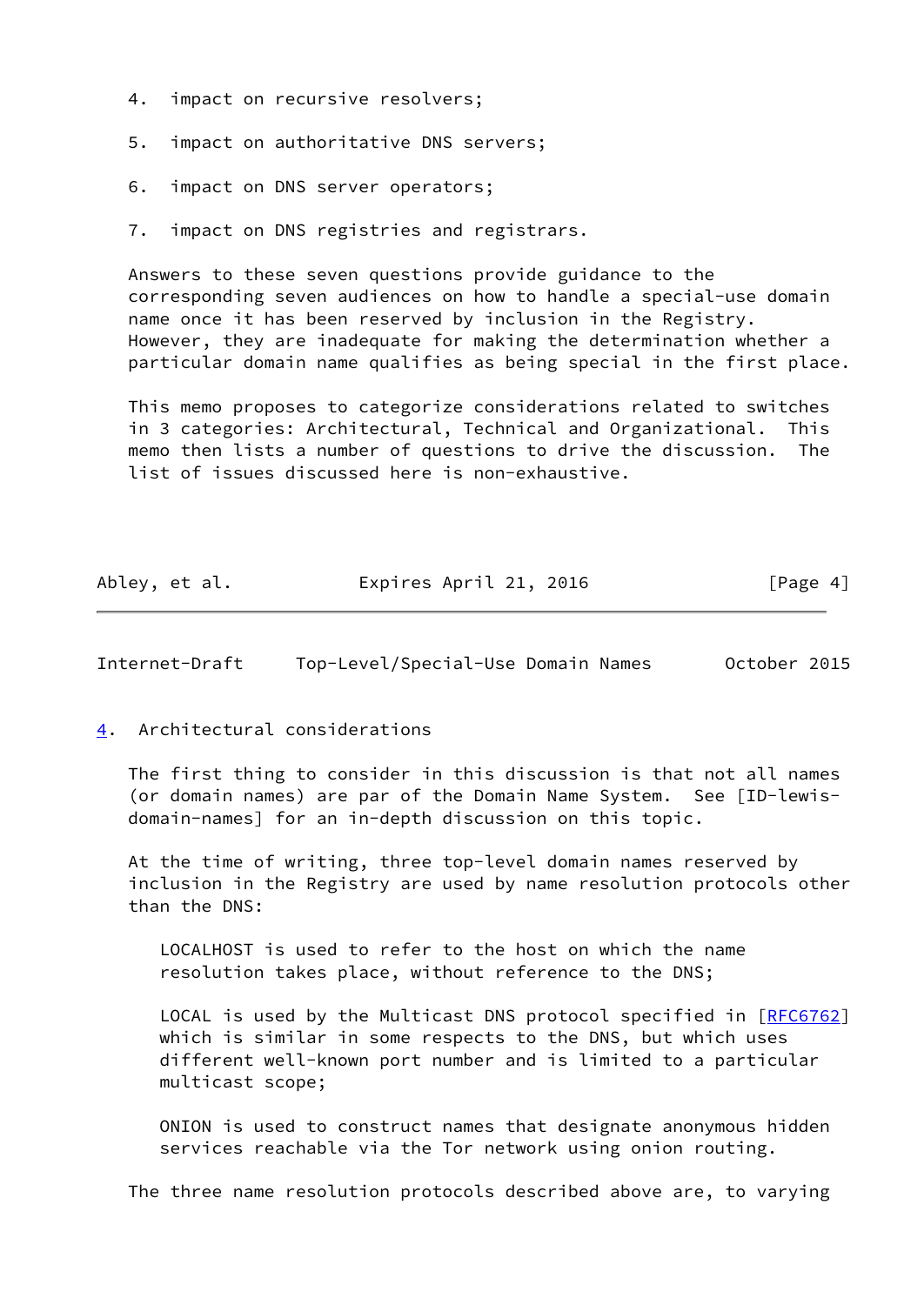degrees, different from the DNS, and the namespaces used in each naming scheme are also different (albeit similar, in some cases). The top-level label is effectively being used as a name resolution protocol identifier. The lack of a more elegant way to specify a name resolution protocol in (for example) a URI amounts to an architectural oversight. However, it is not clear that this is still a problem that can be solved; it could be argued that in the absence of a more elegant alternative, a pragmatic choice to embed protocol selectors as namespace tokens has effectively already been made. The running code and effective consensus in how it should be used by significant user bases should not be discounted. Although the reservation of names in the DNS namespace can be made at any level, the three examples above demonstrate use-cases for reservation at the top-level, and hence that case must be considered.

In [[RFC2826\]](https://datatracker.ietf.org/doc/pdf/rfc2826) the IAB noted that

 "To remain a global network, the Internet requires the existence of a globally unique public name space. The DNS name space is a hierarchical name space derived from a single, globally unique root."

 "Maintaining a globally-unique public namespace that supports different name resolution protocols is hence an architectural requirement, and some facility for reservation of top-level domains in the DNS is necessary."

| Abley, et al. | Expires April 21, 2016 | [Page 5] |
|---------------|------------------------|----------|
|               |                        |          |

<span id="page-5-0"></span>Internet-Draft Top-Level/Special-Use Domain Names October 2015

 If we accept the notion that the most significant label of a domain name is actually a protocol switch, it implies that we are actually building a catalog of all top level domains that explain which are are switches. Note that such a catalog does not formally exist today. It may remain a concept to guide this discussion or be implemented as an actual IANA registry. In effect, it associates TLDs with indications on how applications and resolvers should treat them.

 It should also be noted that there are other choice than using the most significant label for a protocol switch. In particular, a proposal to move those protocol switches under a specific top level domain has been discussed (.ALT). If that architecture choice is made, some of the questions listed in the sections bellow would become moot.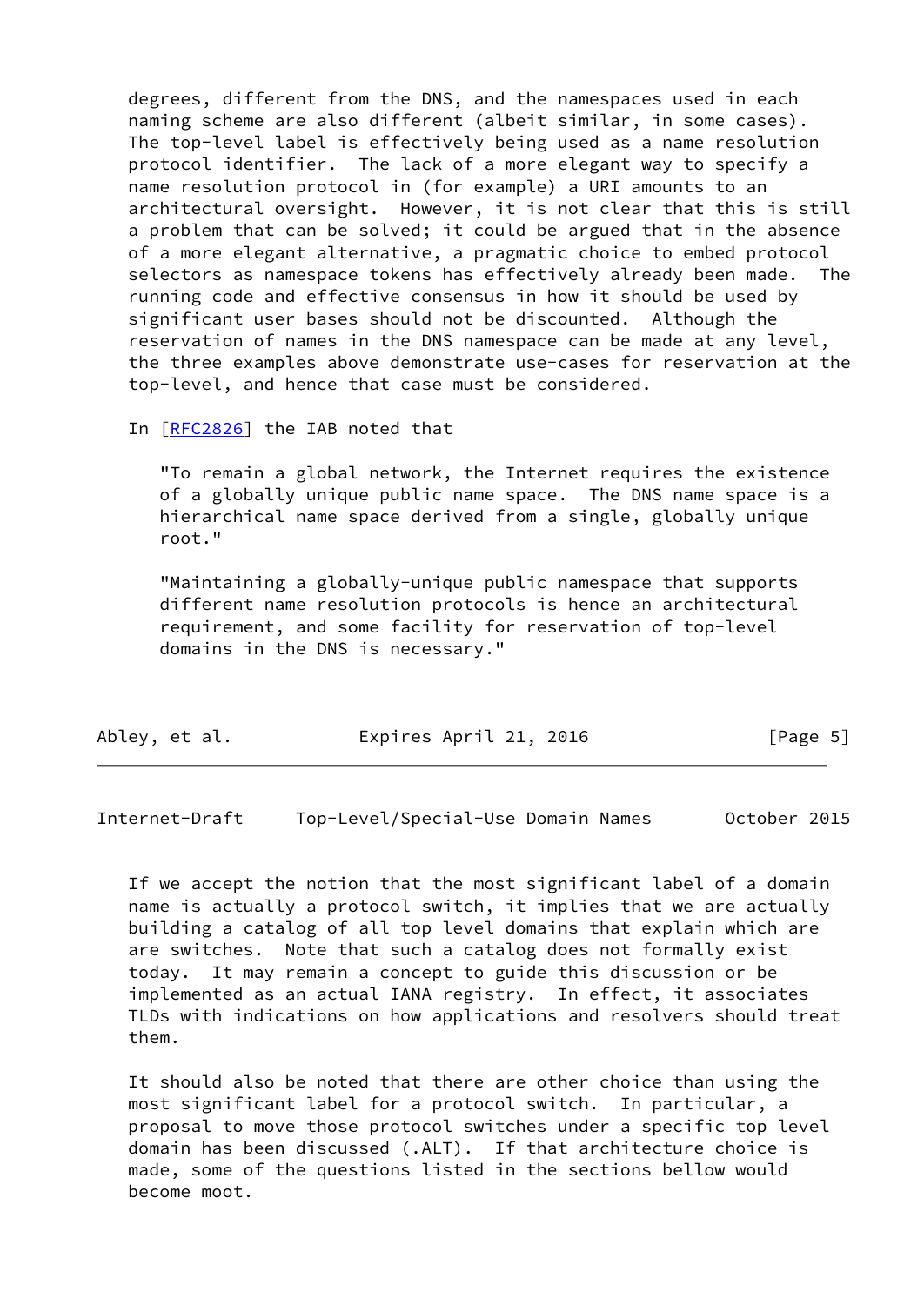Note: [[RFC6761](https://datatracker.ietf.org/doc/pdf/rfc6761)] mentions the reserved names could be any label in any random string, not just the rightmost one (or ones). However, this creates a number of complications and has not seen much support in the community as of now.

<span id="page-6-0"></span>[5](#page-6-0). Technical considerations

Each of the seven questions posed by  $[REC6761]$  has the potential to expose special handling of particular names in applications by a particular audience. However, it is not clear what any of those audiences might reasonably expect as a result of a successful request to add a top-level domain to the Registry.

 For example, reservation of a top-level domain by the IETF does not guarantee that DNS queries for names within a reserved domain will not be sent over the Internet. The requirements of the operators of recursive resolvers in the DNS cannot be relied upon to be implemented; the impact on the operators of DNS authoritative servers hence cannot be reliably assumed to be zero. In the case of [I- D.ietf-dnsop-onion-tld], leakage of ONION queries on the Internet might lead to disclosure of private information that, in some cases, might pose a risk to the personal safety of end-users.

At the time of writing, the [\[RFC6761](https://datatracker.ietf.org/doc/pdf/rfc6761)] registry does not include direct guidance for any of the seven audiences, relying instead upon a reference for each entry in the Registry to the document that requested its insertion. Such documents might well be opaque to many readers ([\[RFC6762](https://datatracker.ietf.org/doc/pdf/rfc6762)] is a seventy-page protocol specification, for example, which is arguably not the most expressive way to set expectations of non-technical end-users).

| Abley, et al. | Expires April 21, 2016 | [Page 6] |
|---------------|------------------------|----------|
|               |                        |          |

<span id="page-6-1"></span>Internet-Draft Top-Level/Special-Use Domain Names October 2015

 Useful reservations of top-level domains should be accompanied by documentation of realistic expectations of each of the seven audiences, and the evaluation of particular requests should consider the practical likelihood of those expectations being met and the implications if they are not.

 Here is a non-exhaustive list of additional questions that have surfaced in discussion of requests for names to be added to the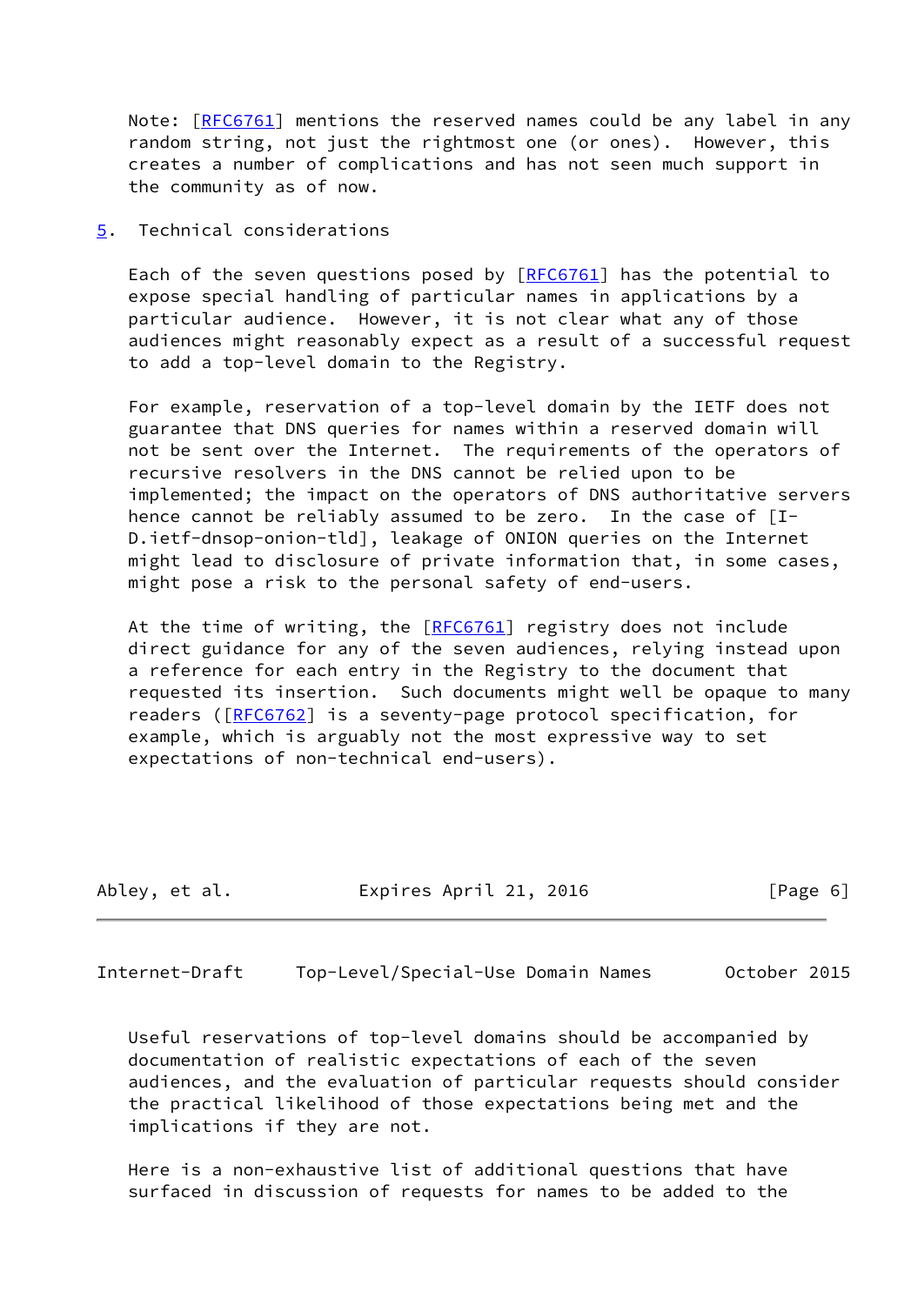Special Use Names registry:

 What does it mean to have a "non-DNS" entry in the registry described above?

 Are applications supposed to check that registry to know what to do?

Can/Should applications do this check dynamically?

 What if an application makes this dynamic check and realizes the name contains a switch it does not know how to treat?

 Similar questions applies to resolvers (DNS and non-DNS), what is the expected behavior?

<span id="page-7-0"></span>[6](#page-7-0). Organizational considerations

 Organizational considerations can be broken down in two categories, internal and external.

<span id="page-7-2"></span>[6.1](#page-7-2). Non-exhaustive list of external organizational considerations

 The policy surrounding the implementation and management of top-level domains in the DNS has been developed using a multi-stakeholder process convened by ICANN according to the MoU between ICANN and IETF [\[RFC2860](https://datatracker.ietf.org/doc/pdf/rfc2860)].

Whilst discussing the particular attributes that make a domain name special, [\[RFC6761](https://datatracker.ietf.org/doc/pdf/rfc6761)] notes that "the act of defining such a special name creates a higher-level protocol rule, above ICANN's management of allocatable names on the public Internet."

 Using top level domains as protocol switches blurs the line expressed in [[RFC2860\]](https://datatracker.ietf.org/doc/pdf/rfc2860) between what is policy vs what is technical. In particular, if the IETF formalizes this concept in the Internet architecture, coordination will be require between ICANN and IETF on such names. Using the analogy described above of a catalog/registry of such switches, care must be applied to make sure we do not end up

Abley, et al. **Expires April 21, 2016** [Page 7]

<span id="page-7-1"></span>Internet-Draft Top-Level/Special-Use Domain Names October 2015

with 2 process streams allowed to create entries without some form of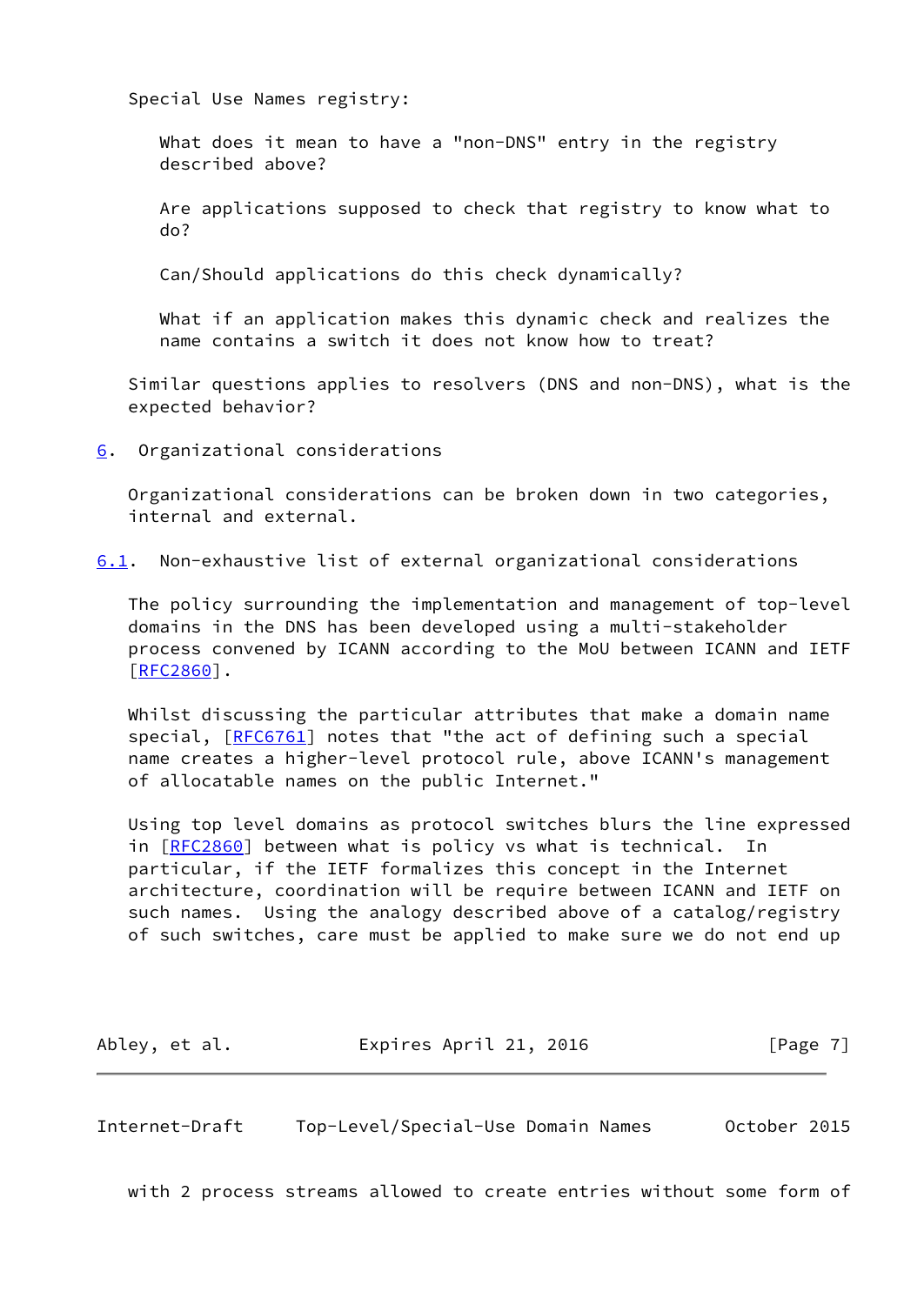synchronization

### <span id="page-8-0"></span>[6.2](#page-8-0). IETF Internal considerations

#### <span id="page-8-1"></span>[6.2.1](#page-8-1). Process

 [RFC6761] specifies the way in which "an IETF 'Standards Action' or 'IESG Approval' document" should present answers to the questions described above (see [Section 2](#page-2-2)), but does not describe the process by which the answers to those questions should be evaluated.

 For example, it is not clear who is responsible for carrying out an evaluation. A document which requests additions to the Registry might be performed by the IESG, by the IAB, by the DNSOP working group, by an ad-hoc working group, by expert review or any combination of those approaches. [[RFC6761](https://datatracker.ietf.org/doc/pdf/rfc6761)] provides no direction.

 As an illustration of the inconsistency that has been observed already, [\[RFC6762](https://datatracker.ietf.org/doc/pdf/rfc6762)] was published as an AD-sponsored individual submission in the INT area, and the IESG evaluation record does not reveal any discussion of the reservation of the LOCAL top-level domain in the DNS.  $[I-D.iett-dnsop-onion-tld]$ , however, was published as a working group document through DNSOP, and an extensive discussion by both the participants of DNSOP and the IESG on the merits of the request took place. The evaluation process, in the absence of clear direction, is demonstrably inconsistent.

 At the time of writing, the DNSOP working group charter does not clearly indicate that DNSOP is the proper venue for the evaluation to be carried out, although it also says that matters regarding the namespace are on topic. Also, as pointed out in section 3.2), we are not dealing with a DNS-only issue, but also with an application issue. It is not clear at all if a DNS-centric venue such as DNSop is the right one to examine the merits of  $[RECG761]$  candidates.

## <span id="page-8-2"></span>[6.2.2](#page-8-2). Technical criteria

 Regardless of the actual name being proposed as protocol switch, it is also not clear what technical criteria should the evaluation body use to examine the merit of an application for such a reserved name/ protocol switch. For example, is large scale prior deployment an acceptable criteria?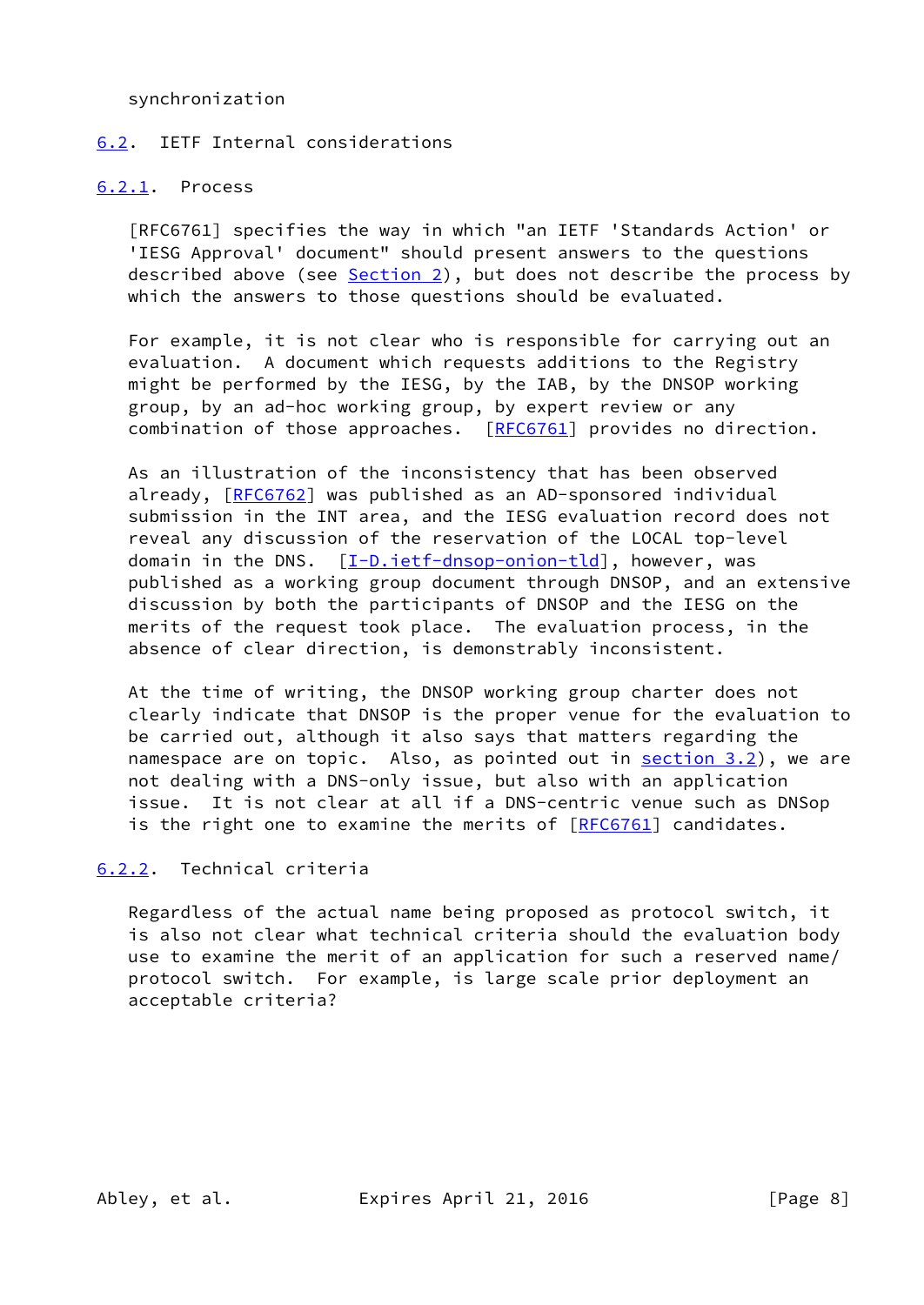<span id="page-9-1"></span>Internet-Draft Top-Level/Special-Use Domain Names October 2015

<span id="page-9-0"></span>[6.2.3](#page-9-0). Name evaluation

With regard to the actual choice of name, [[RFC6761](https://datatracker.ietf.org/doc/pdf/rfc6761)] is silent. The answers to the seven questions are expected to tell how a name, presumably already chosen outside of the process, might be handled if it's determined to be a "special use" name but is silent on how to choose a name or how to evaluate a specific proposed name.

 Going back to the previous point of prior usage of the protocol, in the case of LOCALHOST, LOCAL and ONION, those particular domain names were already in use by a substantial population of end-users at the time they were requested to be added to the Registry. Rightly or not, the practical cost of a transition was argued as a justification for their inclusion in the registry. However, when formulating a general process for future such reservations, such prior use of particular names may or may not be the approach the IETF wants to choose.

The following questions should be discussed by the IETF:

 Is there a need to reserve any name, as long as it is unique, or is there any technical reason to reserve a particular name?

Are non-technical reasons to reserve a "specific" name acceptable?

Is demonstrated prior-usage of a specific name a valid rationale?

 When processing gTLD applications, ICANN has a process to review those to check if the proposed names are potentially offensive to certain communities, have political ramifications, etc.. It is worth asking if the IETF should have a similar process in place to evaluate specific proposed reserved names, and, if so, how such process would be implemented, and how appeals should be handled?

<span id="page-9-2"></span>[7](#page-9-2). Security Considerations

 This document aims to provide a problem statement that will inform future work. Whilst security and privacy are fundamental considerations, this document expects that that future work will include such analysis, and hence no attempt is made to do so here.

<span id="page-9-3"></span>[8](#page-9-3). IANA Considerations

This document has no IANA actions.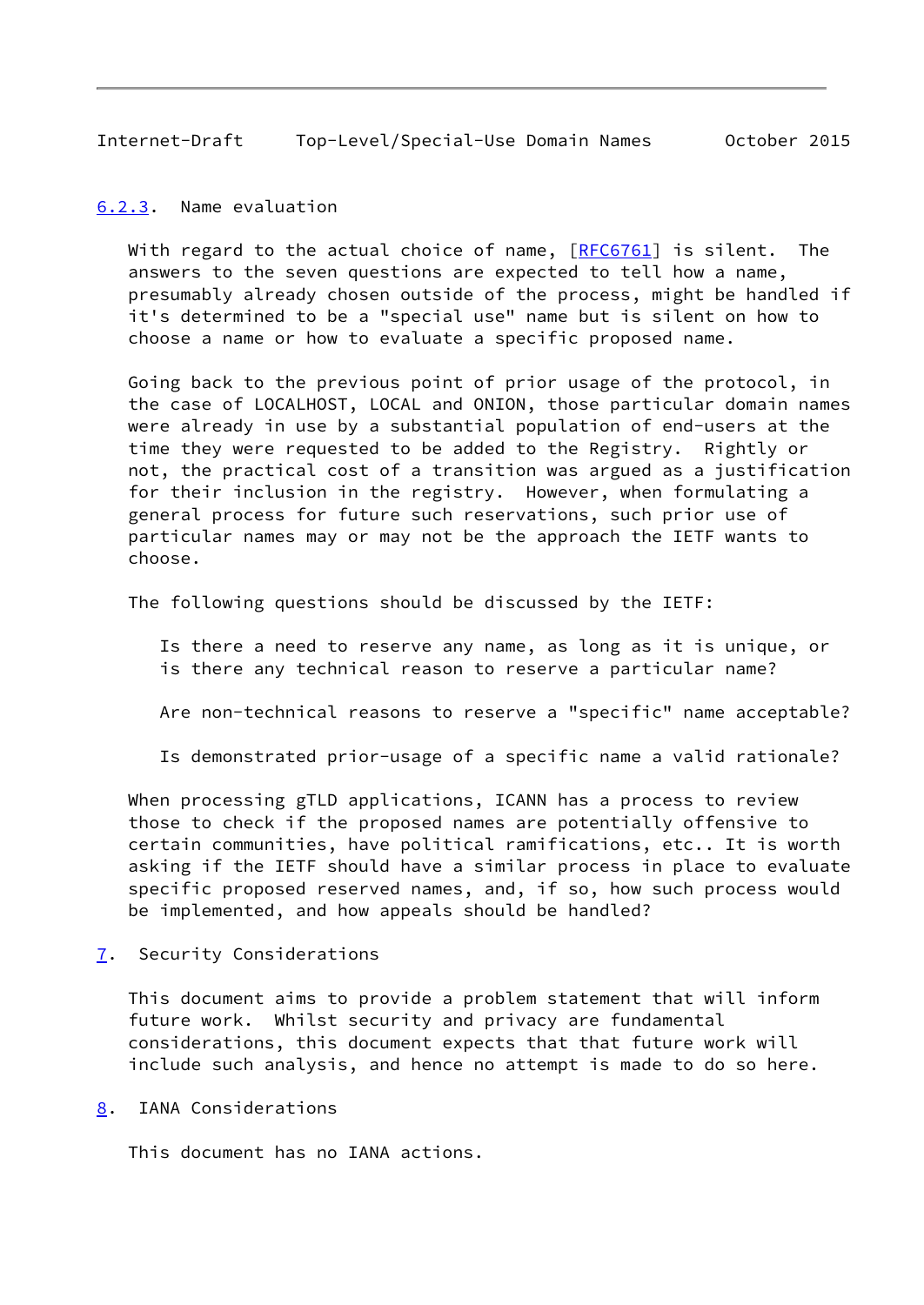#### <span id="page-10-1"></span>Internet-Draft Top-Level/Special-Use Domain Names October 2015

<span id="page-10-0"></span>[9](#page-10-0). Acknowledgements

Your name here, etc.

- <span id="page-10-2"></span>[10.](#page-10-2) References
- <span id="page-10-3"></span>[10.1](#page-10-3). Normative References
	- [RFC1034] Mockapetris, P., "Domain names concepts and facilities", STD 13, [RFC 1034,](https://datatracker.ietf.org/doc/pdf/rfc1034) DOI 10.17487/RFC1034, November 1987, <<http://www.rfc-editor.org/info/rfc1034>>.
	- [RFC1035] Mockapetris, P., "Domain names implementation and specification", STD 13, [RFC 1035,](https://datatracker.ietf.org/doc/pdf/rfc1035) DOI 10.17487/RFC1035, November 1987, <<http://www.rfc-editor.org/info/rfc1035>>.
	- [RFC2860] Carpenter, B., Baker, F., and M. Roberts, "Memorandum of Understanding Concerning the Technical Work of the Internet Assigned Numbers Authority", [RFC 2860](https://datatracker.ietf.org/doc/pdf/rfc2860), DOI 10.17487/RFC2860, June 2000, <<http://www.rfc-editor.org/info/rfc2860>>.
	- [RFC6761] Cheshire, S. and M. Krochmal, "Special-Use Domain Names", [RFC 6761,](https://datatracker.ietf.org/doc/pdf/rfc6761) DOI 10.17487/RFC6761, February 2013, <<http://www.rfc-editor.org/info/rfc6761>>.

<span id="page-10-4"></span>[10.2](#page-10-4). Informative References

<span id="page-10-5"></span> [I-D.ietf-dnsop-dns-terminology] Hoffman, P., Sullivan, A., and K. Fujiwara, "DNS Terminology", [draft-ietf-dnsop-dns-terminology-05](https://datatracker.ietf.org/doc/pdf/draft-ietf-dnsop-dns-terminology-05) (work in progress), September 2015.

## <span id="page-10-6"></span> [I-D.ietf-dnsop-onion-tld] Appelbaum, J. and A. Muffett, "The .onion Special-Use Domain Name", [draft-ietf-dnsop-onion-tld-01](https://datatracker.ietf.org/doc/pdf/draft-ietf-dnsop-onion-tld-01) (work in progress), September 2015.

[I-D.lewis-domain-names]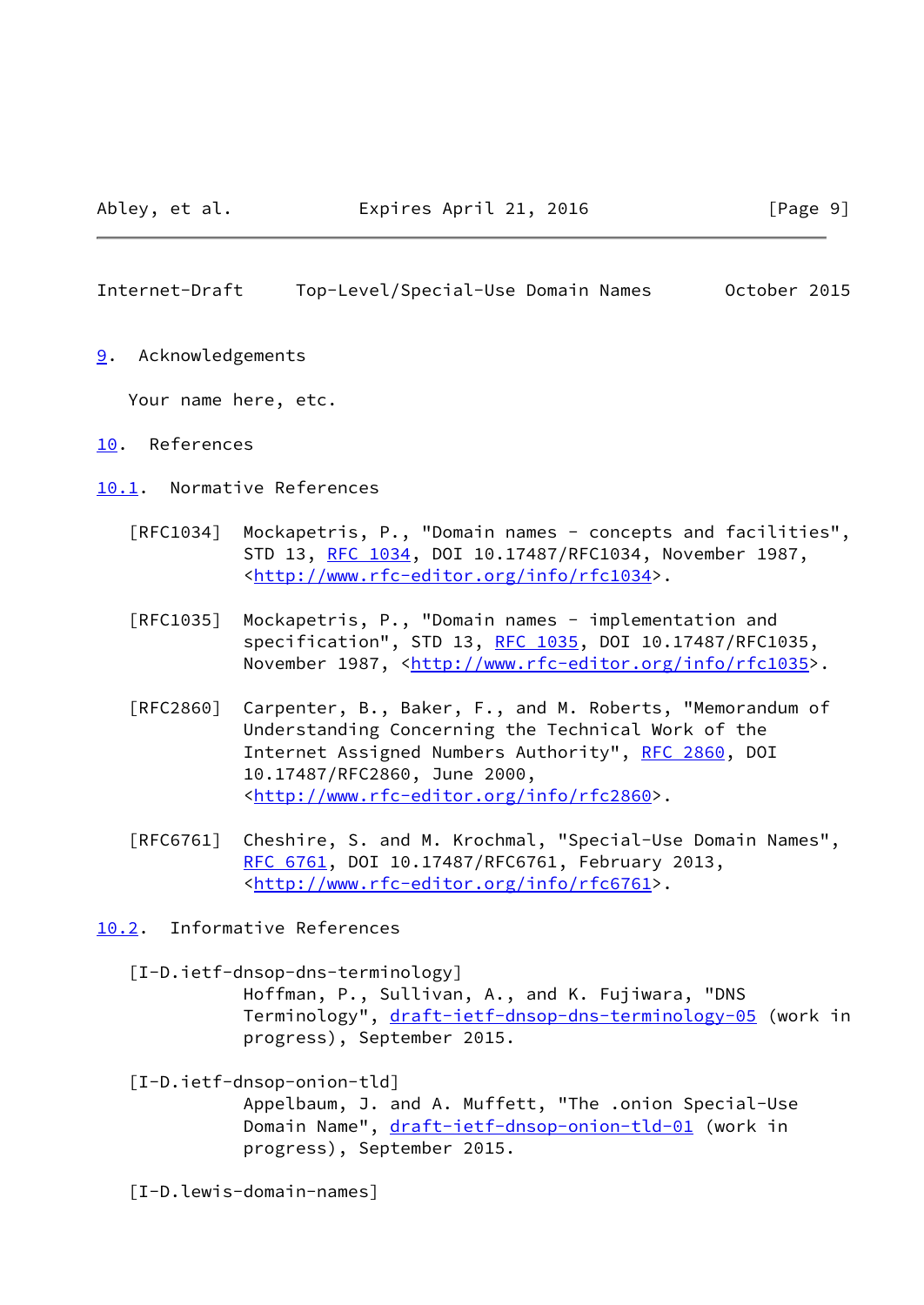Lewis, E., "Domain Names", [draft-lewis-domain-names-01](https://datatracker.ietf.org/doc/pdf/draft-lewis-domain-names-01) (work in progress), September 2015.

 [RFC1918] Rekhter, Y., Moskowitz, B., Karrenberg, D., de Groot, G., and E. Lear, "Address Allocation for Private Internets", [BCP 5,](https://datatracker.ietf.org/doc/pdf/bcp5) [RFC 1918](https://datatracker.ietf.org/doc/pdf/rfc1918), DOI 10.17487/RFC1918, February 1996, <<http://www.rfc-editor.org/info/rfc1918>>.

| Abley, et al. | Expires April 21, 2016 | [Page 10] |
|---------------|------------------------|-----------|
|---------------|------------------------|-----------|

<span id="page-11-1"></span>Internet-Draft Top-Level/Special-Use Domain Names October 2015

- [RFC2826] Internet Architecture Board, "IAB Technical Comment on the Unique DNS Root", [RFC 2826](https://datatracker.ietf.org/doc/pdf/rfc2826), DOI 10.17487/RFC2826, May 2000, [<http://www.rfc-editor.org/info/rfc2826](http://www.rfc-editor.org/info/rfc2826)>.
- [RFC6762] Cheshire, S. and M. Krochmal, "Multicast DNS", [RFC 6762](https://datatracker.ietf.org/doc/pdf/rfc6762), DOI 10.17487/RFC6762, February 2013, <<http://www.rfc-editor.org/info/rfc6762>>.

<span id="page-11-0"></span>[Appendix A.](#page-11-0) Editorial Notes

This section (and sub-sections) to be removed prior to publication.

<span id="page-11-2"></span>[A.1](#page-11-2). Venue

 An appropriate forum for discussion of this draft is for now the dnsop working group.

## <span id="page-11-3"></span>[A.2](#page-11-3). Pithy Quotes from History

 The question has arisen as to how the toplevel naming authority decides who gets a toplevel name and who must get by with a non toplevel name. The suggestion was made by MOCKAPETRIS@USC-ISIF that perhaps the existing toplevel nameholders might vote on whether the applicant for a new toplevel name should be granted, with a majority needed for approval. It seems to me this might produce a clique whereby whoever initially gains power will hold it and prevent its "enemies" from getting in too. This will make the toplevel rather less than universal.

 (E-mail from Robert Elton Maas to the namedroppers mailing list on 9 November 1983)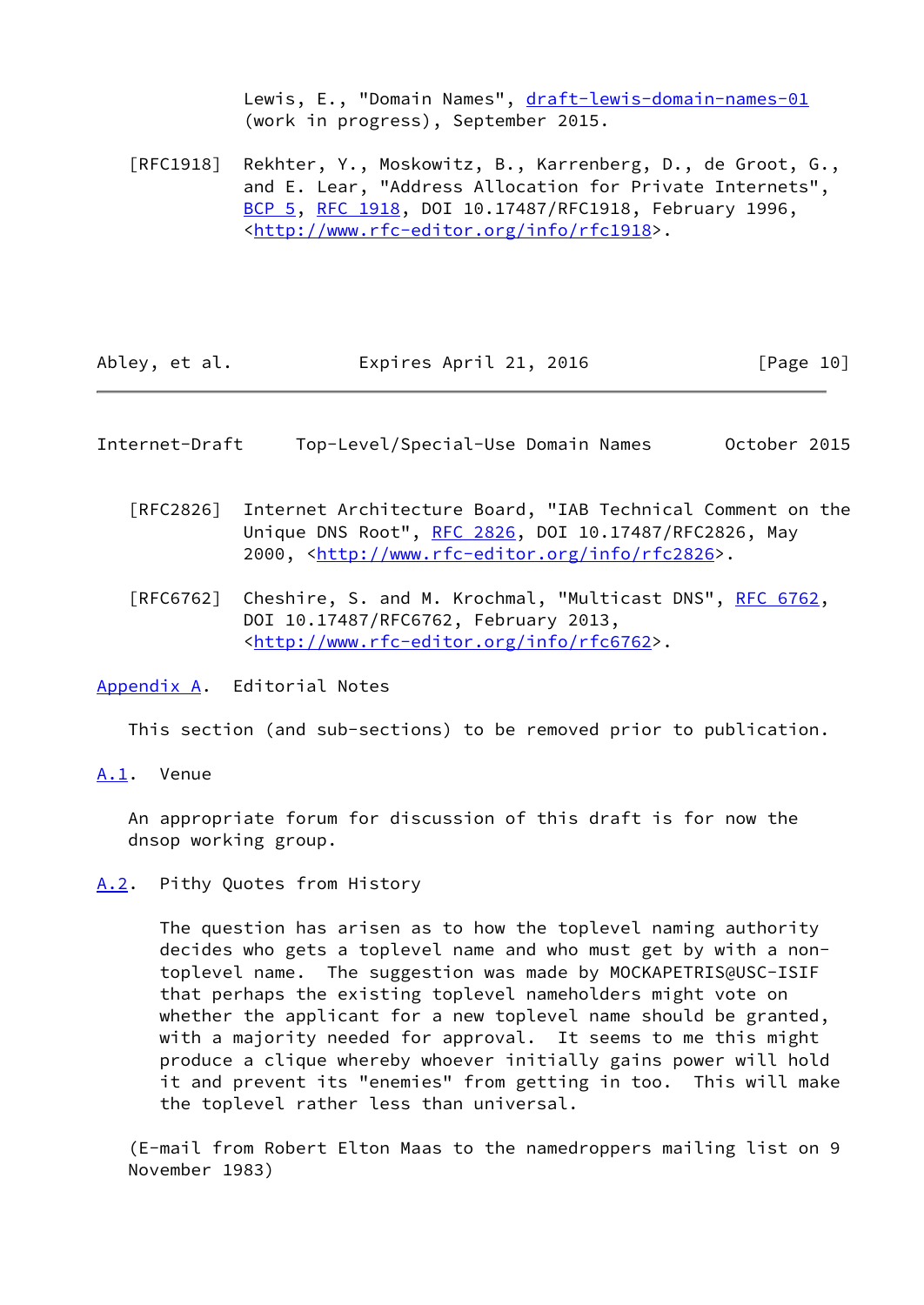My basic point is that as a world-wide network evolves it is ridiculous to force people to name resources in terms of one static hierarchy which very closely resembles the current internetwork topology (as the current scheme does). What we are eventually going to require is a distributed expert for making sense out of a name someone hands it. There will be no simple algorithm to be written on one page of an RFC that will suffice to resolve a name. Rather, a number of heuristics will let a resolver make sense out of a given name by querying other experts which it suspects may be more knowledgeable about the name than it is, or by forwarding a piece of mail to an expert which is at least one level closer to the destination in some hierarchy.

 (E-mail from Peter Karp to the namedroppers mailing list on 8 February 1984)

| Abley, et al. | Expires April 21, 2016 | [Page 11] |
|---------------|------------------------|-----------|
|---------------|------------------------|-----------|

<span id="page-12-1"></span>Internet-Draft Top-Level/Special-Use Domain Names October 2015

### <span id="page-12-0"></span>[A.3](#page-12-0). Change History

<span id="page-12-2"></span>[A.3.1](#page-12-2). [draft-adpkja-special-names-problem-00](https://datatracker.ietf.org/doc/pdf/draft-adpkja-special-names-problem-00)

Initial draft circulated for comment.

Authors' Addresses

 Joe Abley Dyn, Inc. 103-186 Albert Street London, ON N6A 1M1 Canada Phone: +1 519 670 9327 Email: jabley@dyn.com Peter Koch DENIC Email: pk@denic.de

Alain Durand